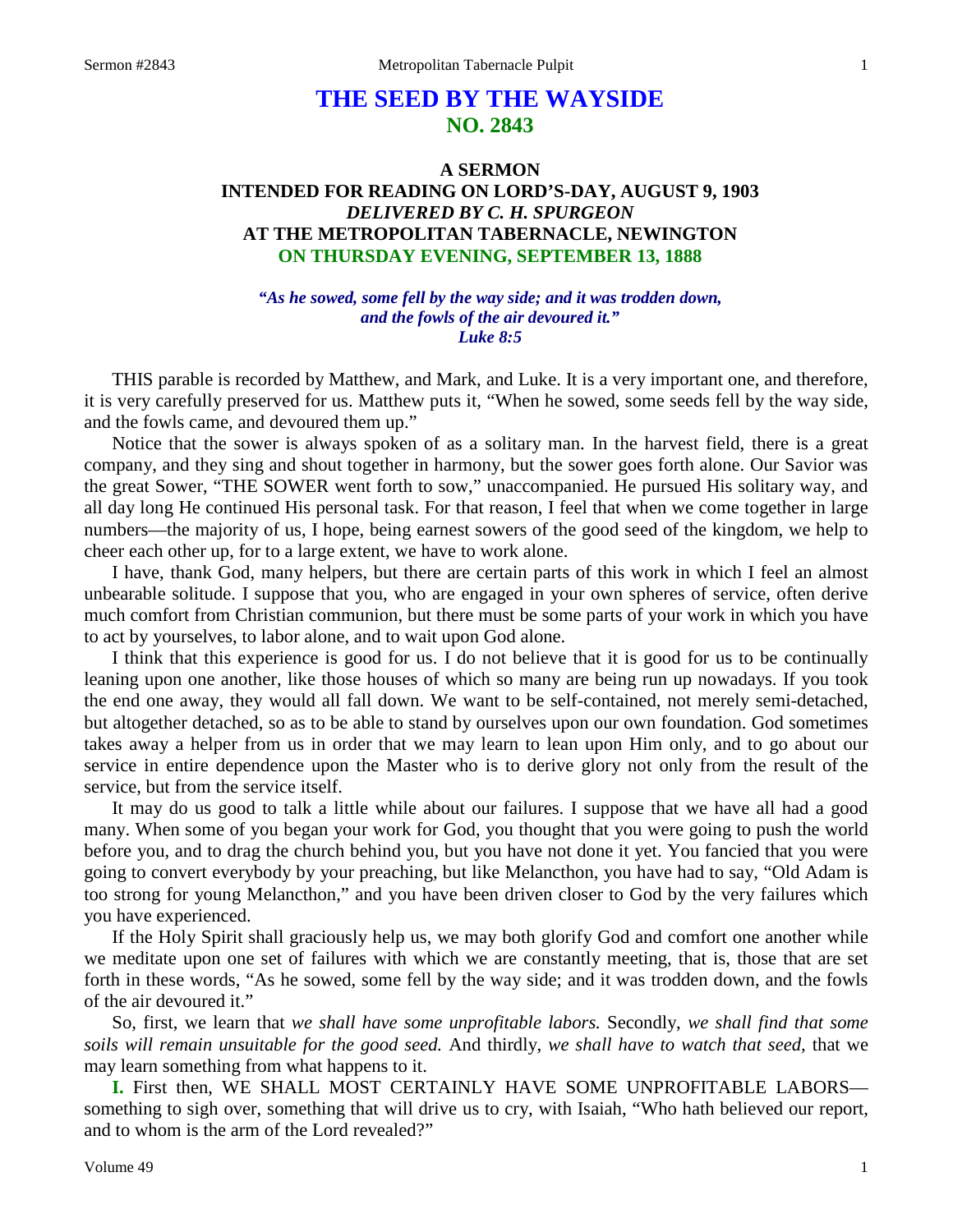We may expect this, first, *because it is so in everything else.* There is not a tradesman here who makes a profit on everything. There never was a merchant who was successful in every transaction. There are losses in the most gainful trade. Look at the fisherman, does he catch fish every time he casts his net? I have stood many times, on the sea shore at Mentone, and seen from a dozen to twenty men pull in a net which had encompassed many acres of sea, and when they had pulled it in, I could hold in my hand all that they had caught.

Yet I have seen them go out again almost directly after, and come in again with as little as before, but they still kept on their task even though, often and often, the tiniest plate would hold all that they took. Fishermen do not give up their work because they have some failures in their fishing, and if we take the figure which our Lord used, that of the husbandman, we find that all crops do not succeed.

The husbandman, after some years of experience, at any rate, does not expect that every seed will come up, and that every crop will be alike bountiful. If he did, he would be sorely disappointed. He learns at last to set the gain over against the loss—to set the success over against the failure, and so he perseveres, and has patience, expecting and believing that in the long run, he will be a gainer.

So, dear Christian friend, whatever is your sphere of service, I would lead you to expect that there will be some unprofitable parts of the field because it is so in everything else, and the analogies of nature generally hold good in the sphere of grace.

Do you not think, in the next place, that *our disappointments, our unprofitable labors, teach us our dependence upon God?* Perhaps we are not able yet to bear a very large measure of success. If the Lord blesses some brethren a little, and they see a few souls brought to Christ, they are not only very grateful and very happy, which is quite right, but they are very great in their own esteem, which is quite wrong. You should hear them at night after a successful meeting, you would hardly know them. God has given them a puff of wind in their sail, and they are almost blown over, for they have so little ballast.

There are some of us workers for God whom He cannot trust with success, that is one reason for our failures, for our Master means to make more use of us by and by. It does not yet appear what we shall be, and He is humbling us that we may be fitted to bear the exceeding weight of happiness which He means to lay upon us when, in after years, He makes us bring forth abundantly to His praise and glory.

O workers, mind that you are fit to be blessed by God! Do pray that you may be in such a state of spiritual health that it may be safe for your heavenly Father to indulge you with very much success! I do think that whenever we have been trying hard for the conversion of any person, and we have not succeeded in it, it drives us to our knees.

You must have met with some who have greatly disappointed you. You thought that you had that fish, but it has slipped away from you, and gone back into the river or sea again. You supposed that that woman was really converted. What a sincere penitent she seemed to be! But she has gone back to her old sins, and is as evil as ever.

You thought that that man was really a most striking instance of divine grace, but you are ashamed of him now, for he is doing harm to others, who think that there is nothing in religion when they see what a false profession he has made.

Ah, some of you do not know the heartbreak which we, who have to deal with many souls, have to endure, but in your smaller sphere, you must often have had to go to God with tears bedewing your cheeks because, after all, you have not won that boy for Christ, or you cannot induce that giddy girl to seek the Savior. You have wept and you have prayed, and yet, for all that, there is some of the way side still in front of you, and it seems as if it never can and never will yield any harvest to your sowing.

We do not like wasting our breath, we do not like, above all, seeming to waste our breath in prayer, and I do not believe that we really do so. I believe that it all turns in some way to God's glory, but yet it does so happen that by our failures, we are driven to feel our entire dependence upon our God. We are emptied of our self-sufficiency, and made to know that we can no more convert a soul than we can make a world. Any man, who thinks that he can create a new heart in any other person, had better begin by creating a fly. When he has done that, then let him think that he can make a sinful man to be a new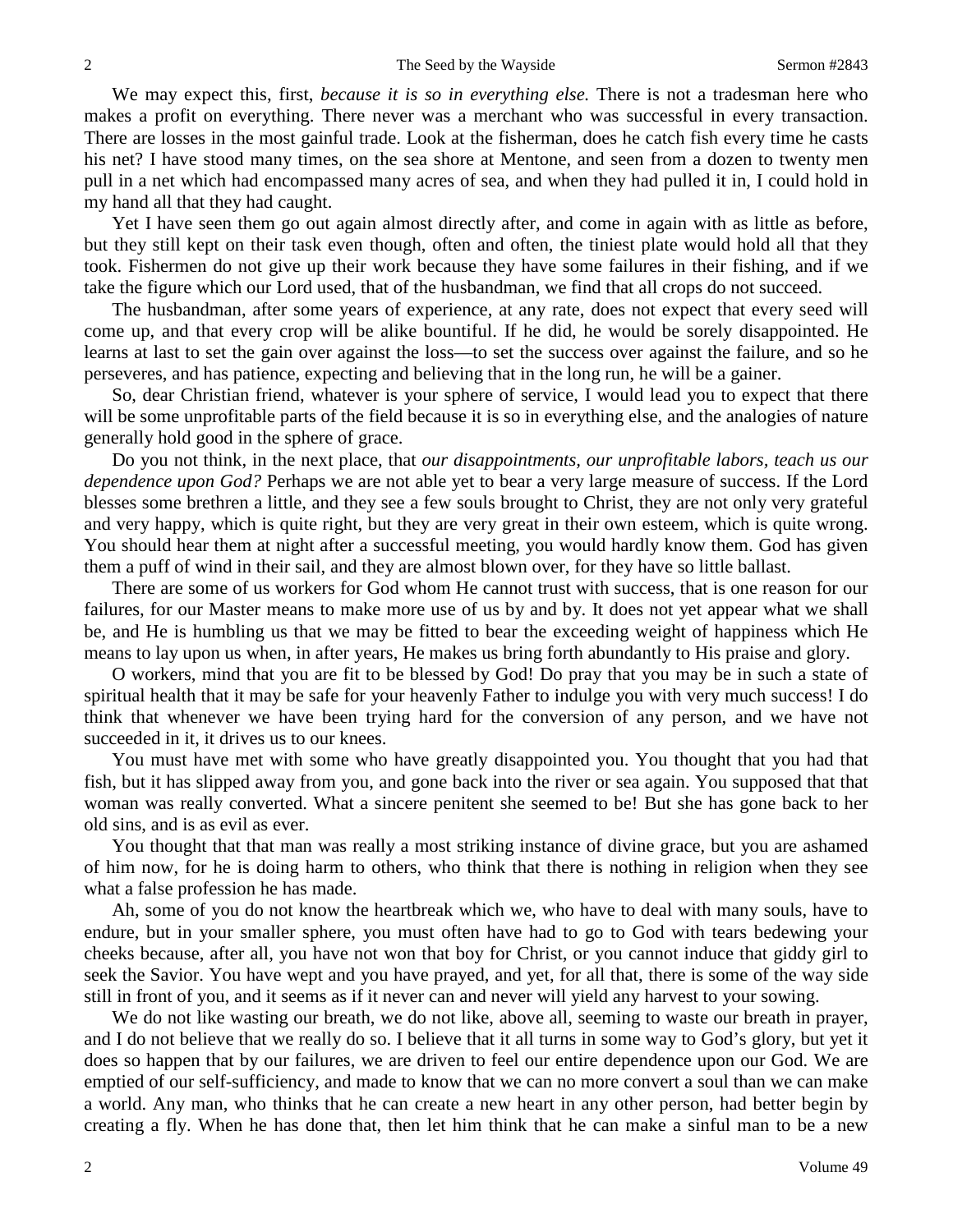creature in Christ Jesus. Go and raise the dead, if you can. Speak to those that lie in our cemeteries, and cause them to live again, and then imagine that you have within you the power to call a dead soul to spiritual life. This is the work of God alone, God's arm must be made bare ere this miracle can be wrought, and our failures teach us our absolute dependence upon Him.

This process is needful, also, in order *to get at the good soil.* We must sometimes have to deal with persons who derive no benefit from us, for the sake of others connected with them. The sower does not want to cast his seed upon the path that runs through the middle of the field. It is so hard that he knows that whatever falls upon it will be lost. But then, he does want to sow right up to the edge of it, he does not want to leave a long strip on each side of the path, without any corn.

His endeavor is, while he does not waste more than he can help upon the path, yet to sow right along by the edge of it that he may have a harvest close up to the barren pathway. It cannot be helped, in the nature of things, that some grains of wheat must fall upon the trodden path.

So, if you want to be the means of blessing to a man's wife, it may be that you will have to try to win her husband also, although he never will be won to Christ. If it be your anxious desire that all the children in a certain house should be converted to God, and if all the family should come to hear the Word, it may be that one member of the family will never receive the blessing.

Do not begin asking any questions about that matter, your business is to preach to them all—to "preach the Gospel to every creature," and if there should be some who prove to be like the trodden pathway to the good seed, effectually resisting the Gospel, it is necessary that they should be in the audience, for if they did not come, it is probable that somebody else, whom God means to bless, would not be there.

Further, consider that *this scattering of the seed on the trodden road is necessary to the testing of the soil.* I believe that we should do a deal of mischief by keeping on sorting out certain characters in preaching the Gospel, for it would drive people to think of themselves rather than of the Gospel. If I were to come here and say, "Now if you are so-and-so, and so-and-so, then you may come to Christ, and be saved," the first thought in each of my hearer's minds would be, "Am I this, or am I that?"

I do not want you to think in any such fashion as that, the main thing is to take you off from all thought of self, that you may think only of Christ and His all-sufficiency. Are you a creature? We are bidden to preach the Gospel to every creature. Are you a sinner? Then, "it is a faithful saying, and worthy of all acceptation, that Christ Jesus came into the world to save sinners."

So, if we are to preach in this wholesale style, we must throw some handfuls of seed where they will never spring up, and our great Lord has so much good corn, He is so rich a Husbandman, that He will not miss those handfuls that seem to be lost, and we have a far easier task to bear our failures, and mourn over them, than if we had to be weighted with the responsibility of picking out our hearers and saying, "This one may have the Gospel, and that other one may not." That would be, indeed, a heavier burden than we could bear.

I remember Rowland Hill's reply, when somebody said that he ought to preach only to the elect. "Very well," he said, "next Sunday morning, chalk them all on the back, and when you have done that, I will preach to them." But the chalking of them on the back is the difficulty, we cannot do that, and as we cannot do that, the best way is for us to leave our God to carry out the purposes of His distinguishing grace in His own effectual way, and not attempt to do what we certainly can never accomplish. There, scatter a handful of seed "by the way side." Even if the birds of the air devour it, there is plenty more where that came from, and it would be a pity for us to leave any portion unsown because we were miserly and parsimonious with our Master's seed.

Once more, I am sure that when we do meet with failures, as we all do, *this makes us the more grateful when we see the seed spring up anywhere.* I could not help blessing God, in the prayer meeting before this service, for any soul that had ever found the Savior under my ministry. It always seems to stagger me how God can bless one who is so feeble, and I think that it must often surprise you, my dear friends, when you find that God has really brought a sinner to Jesus' feet through your instrumentality.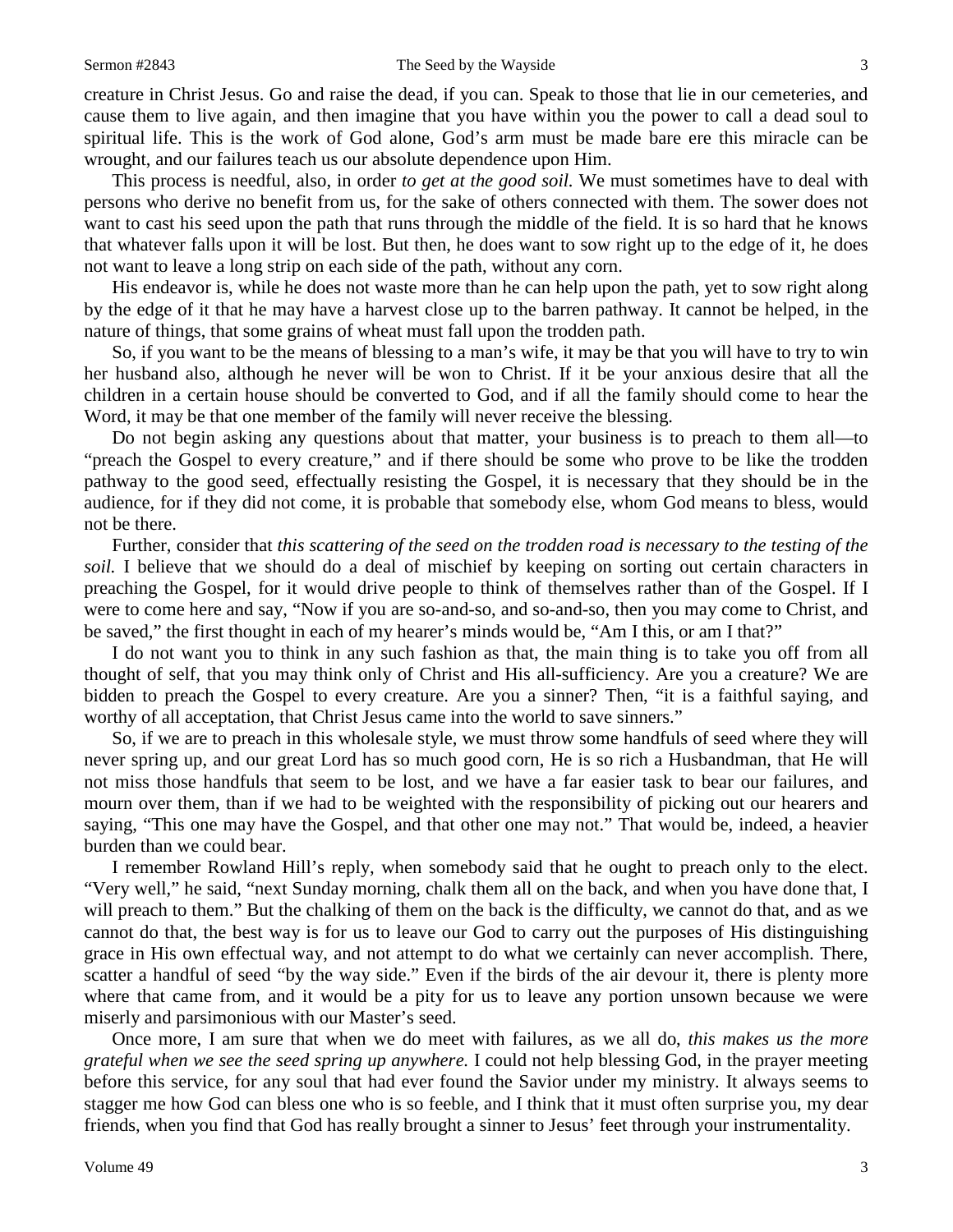When we remember the feebleness of our testimony, and our frequent want of faith in God—when we recollect how often we go home groaning because we cannot preach as we would like to preach and I suppose I may say of you teachers, because you cannot teach as you would like to teach—then we can say, "Blessed be God, ten thousand times, if but one poor servant girl has found the way to heaven through me." If one poor Arab of the street should find Christ at the ragged school, if there were only one as the result of a life of service, it would well repay you.

Do not feel that because you seem to have no influence upon some people, the edge of the chisel is taken off, the material upon which you are working is so hard that you cannot make any impression upon it. When the Lord gives you another piece of wood that He has softened, you may work away at that, and then you will be able to say, "Blessed be His name, I do not have all the difficult side of the work, but I do have to sow in some honest and good soil, which brings forth its hundredfold as my reward."

**II.** But secondly, it is certainly true that we shall find SOME SOILS WHICH, for the present, at any rate, SEEM UNSUITED TO THE GOSPEL.

This trodden track, through the field, was not a fit place for the seed to fall with any hope of a harvest following. Roadways, which have been long used, become very bad for sowing. I remember paying a visit to the old city of Silchester, which still remains in England, few ever seem to see it, but it is well worth seeing, though nothing remains but the walls.

I went down to examine it, and standing on the wall, I could distinctly trace the streets of that old city, yet the whole of it was covered with corn, but the corn would not come to perfection, or grow to any great length of straw, where the old Roman roads had been. Near Croydon, I have frequently traced the old Roman road, through a field of grass or of corn, by the fact that it was so well made that after the English ploughing of centuries, it still seems difficult to raise good crops upon the ground, and those Oriental paths, though not made with all the skill of the Roman road makers, became very hard through being traversed by multitudes of feet.

In a similar manner, there are many persons into whom we cannot get the Gospel because *they are too much occupied.* There is too much traffic over them. They are not occupied with deep thought, but with multitudes of frivolous thoughts, which are well imaged by travelers who just pass continually along a road. Have we not many in our congregations who are always occupied with worldly thoughts? From the moment they are up till they go to bed, it is just one continuous tramp of the world. They are trodden with the multitudinous feet of worldly business.

Then, along a public road, you not only have business men, but you have persons bent on pleasure. How many young people there are whose hearts are just a road along which thoughts of levity and desires for amusement are continually going! How many precious hours are wasted over the novels of the day! I do think that one of the worst enemies of the Gospel of Christ, at the present time, is to be found in the fiction of the day.

People get these worthless books, and sit, and sit, forgetful of the duties of this world, and of all that relates to the world to come, just losing themselves in the story of the hero or heroine. I have seen them shedding tears over things that never happened, as if there were not enough real sorrows in the world for us to grieve over. So these feet of fictitious personages, these feet of foolish frivolities, these feet of mere nonsense, or worse, keep traversing the hearts of men, and making them hard, so that the Gospel cannot enter.

I believe too, that some are made hard even by hearing the Gospel. You can hear too much if you do not hear aright. One nail can drive another out. If one sermon were put into practice, it would be better than fifty that went in at one ear, and out the other. Some are always greedy to hear the last new orator who has been discovered. They will go all over London to listen to him. That is only another kind of traffic constantly going over the road, and making it as hard as if it were traversed for unholy purposes.

Again, this was bad and unsuitable soil because *it was hardened by the constant traffic.* Sin hardens the heart. Every sin makes room for another sin, and it is always easier to sin again after you have sinned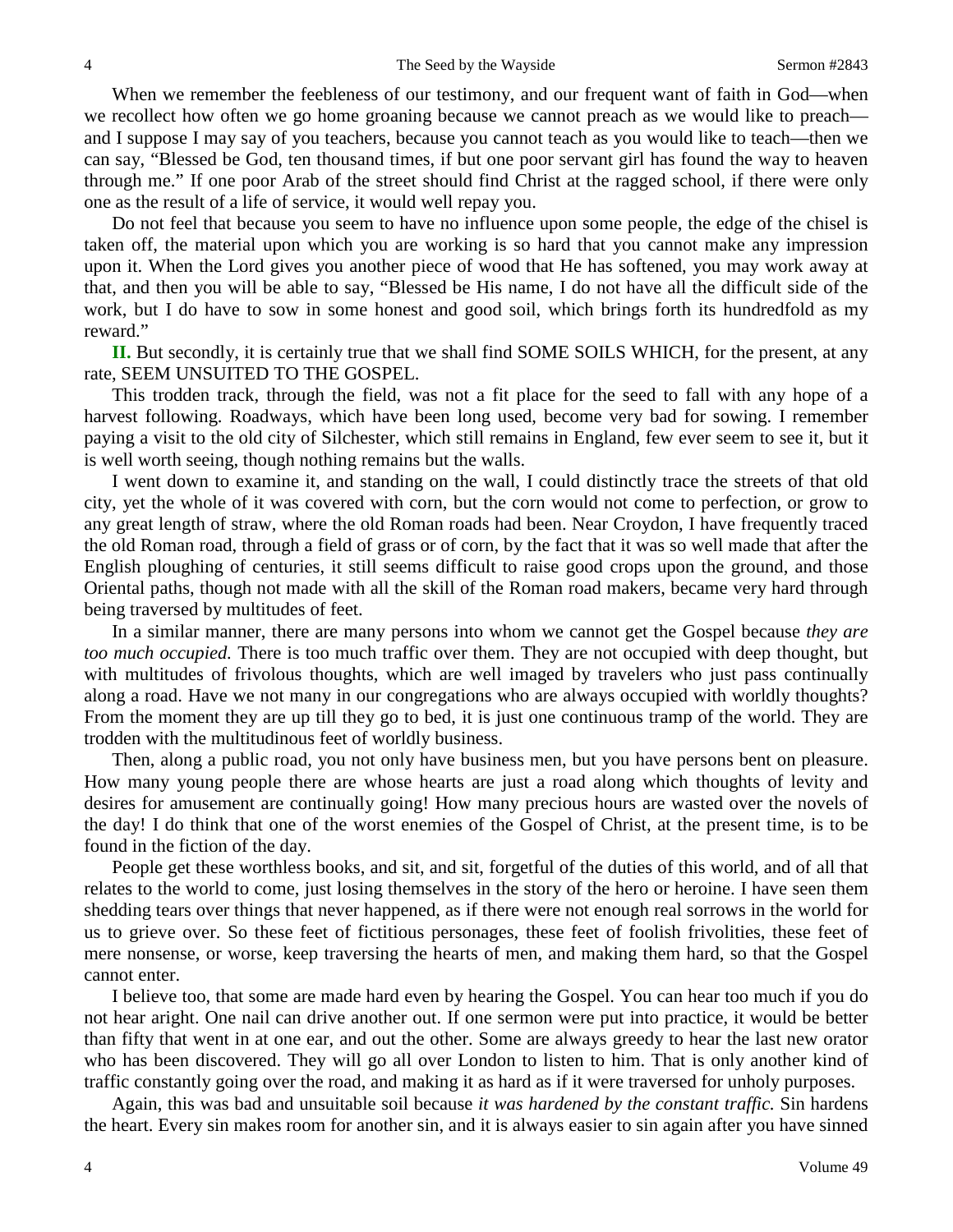once. Nay, more, I might even say that it becomes almost inevitable that you will sin again after you have sinned once. Sin hardens the mind so that it does not receive the Gospel.

And the world has a hardening effect too. Association with its society, yielding to its customs, being engrossed in its business—all this makes a man's heart exceedingly hard. I have already reminded you that, alas! even the Gospel itself may harden sinners in their sin. After long hearing it, neglecting it, rejecting it, it seems to operate upon them in a very terrible way, so that it becomes a savor of death unto death to them. Sad to relate, they are not alarmed by the fatal lethargy which has crept over them even while hearing the Word, and if they hear error, it has the same effect in a more dreadful way.

Much of the preaching of the present day tends to harden the hearts of men against the Gospel. They are excused in their sins, taught to question the inspiration of the Scriptures, led to doubt whether, after all, sin will bring the eternal punishment which our Lord Jesus plainly revealed. Oh, it is a sad, sad thing when all this traffic of things good, bad, and indifferent has gone over a man's soul till it becomes harder than the nether millstone!

One other reason why this soil was so uncongenial was that *it was totally unprepared for the seed.*  There had been no ploughing before the seed was sown, and no harrowing afterwards. He that sows without a plough may reap without a sickle. He who preaches the Gospel without preaching the law may hold all the results of it in his hand, and there will be little for him to hold.

Robbie Flockhart, when he preached in the streets of Edinburgh, used to say, "You must preach the law, for the Gospel is a silken thread, and you cannot get it into the hearts of men unless you have made a way for it with a sharp needle, the sharp needle of the law will pull the silken thread of the Gospel after it." There must be ploughing before there is sowing if there is to be reaping after the sowing.

And in this case there was no harrowing after sowing, and that is a very important part of the work to go over the ground again to get the seed well into the soil. I like those prayer meetings that harrow in the seed, and that private prayer, that secret study of the Word, that private crying unto God, after the seed has been sown, that He would be pleased to cover it up, and keep it in the soil, and make it grow ready for the harvest, but with no ploughing before the sowing, and no harrowing afterwards, what result can you expect?

We do meet with hearers who are just like that trodden path. I wonder how many of that sort are here now. As a rule, we have a choice congregation on a Thursday evening, because it is not every hypocrite who comes out to a week night service. I do not say that every hypocrite comes out on Sunday, but we have a hope that persons have some love for the things of God when they come out on a week night to hear the Gospel. Yet I should not wonder if some of you are no better than you ought to be, as hearers of the Word, I mean.

Some people come to see what kind of a place the Tabernacle is, or what kind of a person the preacher is. I hope that all of you are perfectly satisfied now on both those points, and that you will forget all about the place and the preacher, and will just think about yourselves, and about that divine truth which will not be blessed to your salvation unless it is honestly and genuinely received into your heart. If you receive Christ, He will bring forth fruit in you, but if you remain like the trodden pathway, and do not receive Him, what can be the result but your greater condemnation?

**III.** The third thing that I learn from this part of the parable is that WE MUST WATCH THE SEED. Ministers have to do this, all Christian workers have to do this, we will try to do it now for a few minutes.

First, it is clear that *when this seed was sown, it touched the heart.* In the twelfth verse, we read, "Those by the way side are they that hear, then cometh the devil, and taketh away the Word out of their hearts." Then it must have reached their hearts, and that is the sad part about it. These hearers were not, after all, merely hearers, for they were, to some extent, affected by the Word. They had some serious thoughts for the time being.

The seed did not get into their hearts, but it did touch them. It fell on the soil, and remained on the soil for a while, though it could not get its rootlets down into it, and could not really be absorbed into the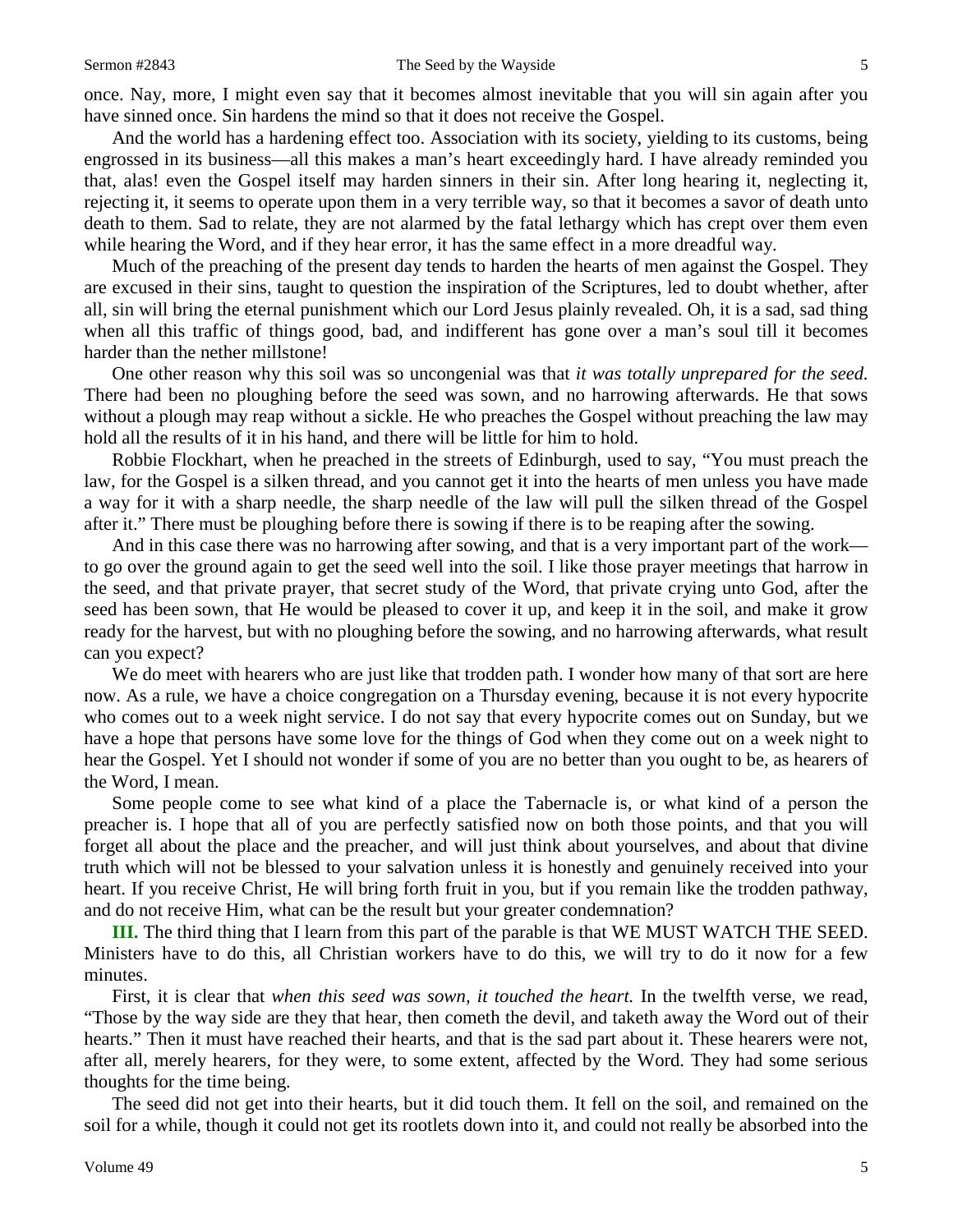ground, and oh, my dear hearers, it may be that when you hear the Word of God, it does affect you! You have not yet reached that stage in which you can hear it without any feeling whatever. You do feel it, and you sometimes weep when you hear it, yet how often we are disappointed, for you seem desperately resolved not to be saved.

In this case, *the good seed did not really reach the understanding.* Those who heard the Word did not understand it. We are told now that if you touch the heart, that is everything, but it is not. To touch the heart is something, but you must touch the understanding also if you are to effect any permanent good. I mean, that you may gather people together and get up excitement, and work them up in any way you please, for some people are easily moved, but they must understand what it all means if they are to derive real benefit.

It is not enough to say, "Believe! Believe! Believe!" Teach them what they have to believe, or else what good have you done? Shouting, stamping, bawling, crying does not amount to much. People need to be taught to understand the truth, to get a grip of it, to really know the meaning of what they hear. They must know that they are lost. They must know that Christ is the great Substitute for sinners, they must know what the new birth means. Otherwise, if the truth is not received into the understanding, the mere receiving of it into the emotions will be of very little use whatever. These hearers understood not the Word, so Satan stole it away from them.

Notice that, all the while, this good seed, as it did not get into the understanding, *was really outside the man.* There it lay upon the surface. That which fell on the good ground had disappeared. You could not find it, for it had sunk into the earth. But here you can see every single grain that has been dropped, here it lies, outside the soil.

O my dear hearer, as long as the Gospel is outside you, it cannot do you any good! So, let it in. Oh, that your broken heart might receive it! Oh, that your ploughed-up conscience might accept it, and bury the truth of God within your innermost self, that there it might grow!

The next thing that happened to it was that, as it lay there, somebody came along and trod on it. *"It was trodden down."* It was crushed and smashed. The hearer, who does not receive the truth into his heart, goes outside and meets an old companion who speedily treads on it. Or he gets home to his wife, who does not fear the Lord, and she treads on it. Or tomorrow, he goes into the workshop, and somebody there ridicules him and so treads on the good seed.

Yet, even then, *it retained so much of life as to arouse the opposition of Satan.* Notice how zealous the devil is. We may be careless about souls, but he never is. Although the seed lay there on the surface, and had never penetrated the soil, and although that grain had been trodden on, Satan was not satisfied. He said, "There may be life in it, and if there is, it is dangerous to have it lying there, for it may grow." So he comes and takes it away altogether. Some bird of the air devours it.

I believe that Satan does not like you to come to a place where the Gospel is preached, he knows that if you stand where the shots are flying, you may get one of them into your heart, so he would rather that you would not come at all. But if you do hear the Gospel, even though it does not penetrate into your heart, yet still he does not like it to be there. So he comes and takes it away, makes you forget it, brings something fresh before you, so that you may fail to remember the good Word of God.

Perhaps he suggests a new line of business to you, or there is a new play at the theater, or something fresh to attract your attention, because he is afraid of losing you. He does not like losing his servants, and from long experience, he knows that every now and then one of them runs away at night, and never comes back. So he is always on the watch for would be runaways. He does not want you to be gone, so he calls his birds of the air and says to them, "Take away that seed. The man has not received it into his heart, but I do not even like it to be near him."

I wish I could clap my hands, and so drive those foul birds away, but I ask God's people to lift their hands in prayer that these sermon thieves may be driven off, and that what has been said may abide in your memory.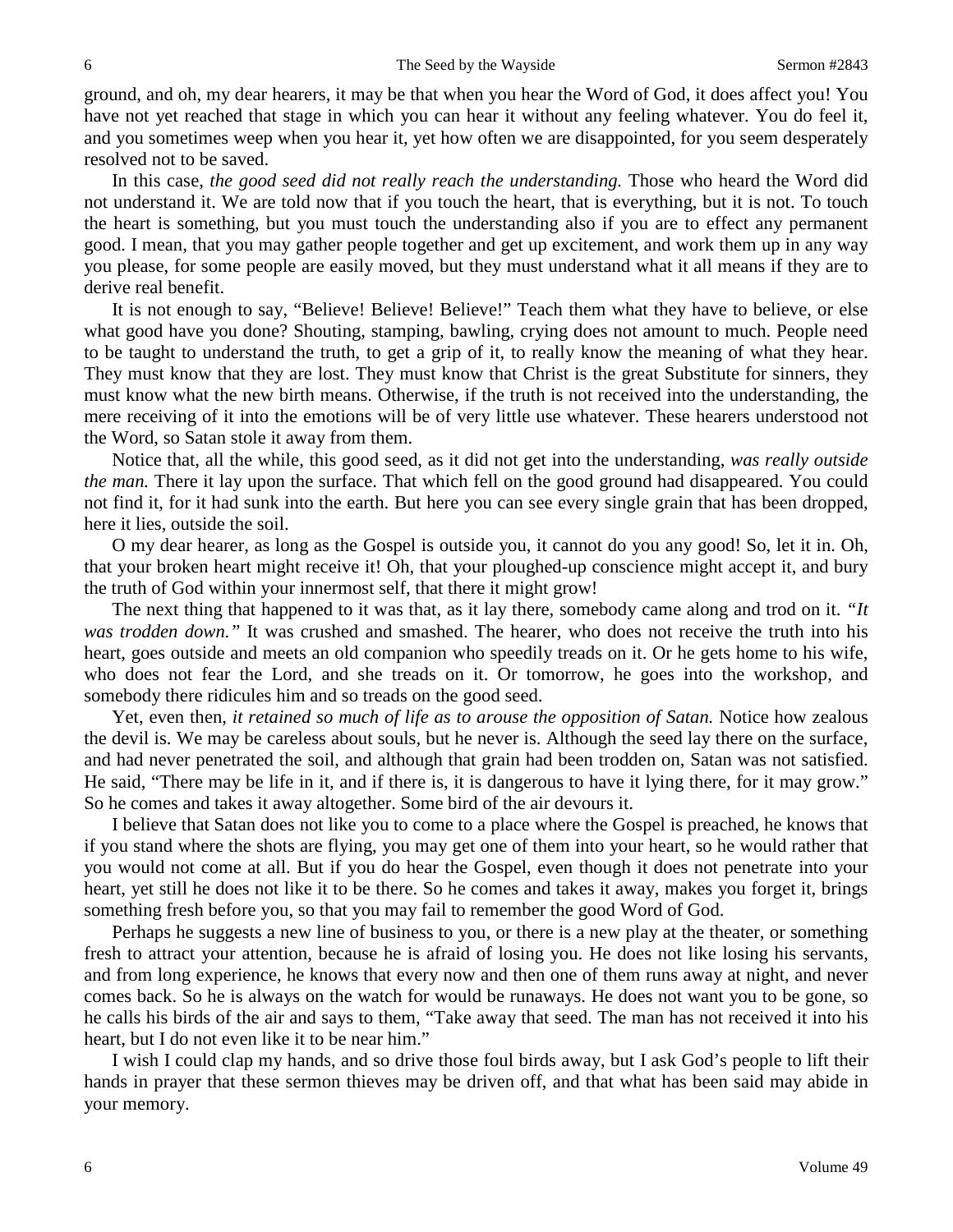#### Sermon #2843 The Seed by the Wayside 7

My dear hearers, are any of you content to be like this trodden way side? Will you continue hearing the Gospel, and yet never receive it into your souls? Are you going to be trodden on, and trodden on, and trodden on, till you are simply a way for other people to use? Some of you work hard for your living and get nothing out of it. Somebody else is getting the whole of your life. You are simply a rut in which other people go to get riches for themselves. Are you content to let it be so with you in a spiritual sense? Do you mean to be nothing else but just a place for other people to walk over, and to use your life for their own ends and purposes?

Oh, that the Holy Spirit would drive the great steam-plough through you, and break you in pieces! It would be the happiest thing that could happen to you, though your misery might be deep and your anguish terrible. And then may He sow you with His own good seed, that you may bring forth fruit to life eternal, having in this life joy, peace, restfulness, usefulness, and in the world to come life everlasting! "Believe on the Lord Jesus Christ, and thou shalt be saved." There is a handful of corn for you. Believe now, and you shall live. Look, look, look and live.

Look even now, at this very moment, for you live the moment that you do look. God save you, for Christ's sake! Amen.

## **EXPOSITION BY C. H. SPURGEON**

### *LUKE 8:1-21*

## **Verse 1.** *And it came to pass afterward, that he went throughout every city and village, preaching and shewing the glad tidings of the kingdom of God: and the twelve were with him.*

Our Lord's display of forgiving grace to the woman who was a sinner seemed to whet His appetite for soul-saving, so that, "He went throughout every city and village, preaching and shewing the glad tidings of the kingdom of God." Dear friends, whenever we win a soul for God, let it spur us on to a greater diligence in His service, let it make us insatiable for more of this best wine of the kingdom of heaven.

It was so with our Divine Master. He went about preaching, and as He preached, He was training others also to preach, "the twelve were with him." I think that whenever there is a successful ministry, there should be those round about who are being trained to continue it. Among the Waldensians, the pastors were always accompanied by young men who learned to preach from their example, and who shared their toils when they went from valley to valley proclaiming the Gospel.

**2-3.** *And certain women, which had been healed of evil spirits and infirmities, Mary called Magdalene, out of whom went seven devils, and Joanna the wife of Chuza Herod's steward, and Susanna, and many others, which ministered unto him of their substance.*

If they could not be apostles, they could, at any rate, being women of property, contribute both to the sustenance of Christ and of the apostles who were with Him. There is a place for everyone who is willing to be used by the great Master-builder, who leaves no stone out of the wall if it is fit to be built into it. There is something for the twelve to do, and there is something for the holy women to do, and we cannot do without either of them, and in that last great day when the rewards are distributed, there will be as much for Joanna as for John, and as much for Mary Magdalene as for Simon Peter. Did they not each, according to their utility, serve the Lord Jesus Christ?

**4-6.** *And when much people were gathered together, and were come to him out of every city, he spake by a parable: a sower went out to sow his seed: and as he sowed, some fell by the way side; and it was trodden down, and the fowls of the air devoured it. And some fell upon a rock; and as soon as it was sprung up, it withered away, because it lacked moisture.*

Or as Mark records it, "because it had no depth of earth." There was just a little coating of earth, sufficient for the fructification and the early sprouting of the seed, it came up all the more quickly because it was so near the surface, and because the heat could get at it so easily, the hard pan of the rock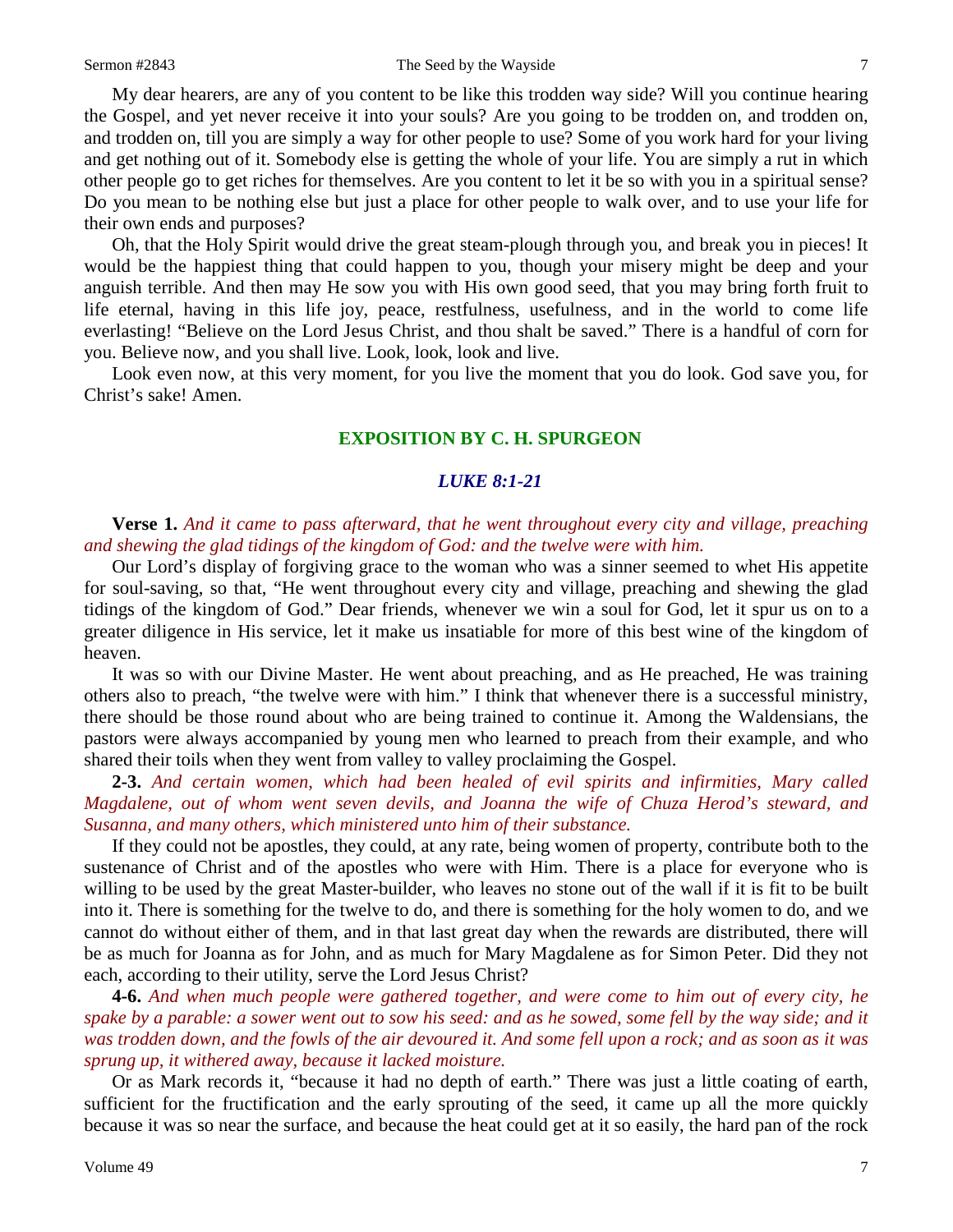speedily sending up the heat to it. But for that very reason, "as soon as it was sprung up, it withered away, because it lacked moisture."

**7-8.** *And some fell among thorns; and the thorns sprang up with it, and choked it. And other fell on good ground, and sprang up, and bare fruit an hundredfold. And when he had said these things, he cried, he that hath ears to hear, let him hear.*

There are many, who have ears, who do not hear to any real purpose. There is the physical act of hearing, but they do not hear in the heart and the mind. It is a very different thing to have an impression on the drum of the ear and to have an impression on the tablet of the heart. "He that hath ears to hear, let him hear."

**9-10.** *And his disciples asked him, saying, What might this parable be? And he said, Unto you it is given to know the mysteries of the kingdom of God: but to others in parables; that seeing they might not see, and hearing they might not understand.*

It was a time of judicial visitations. These people had for centuries refused to hear the voice of God, and now they were to pay the penalty for that refusal. The reward of virtue is capacity for higher virtue, just as the effect of vice is a tendency to yet greater vice. When men will not hear the voice of God, it is a just judgment upon them that they cannot hear, their impotence being the result of their impudence. Since they would not hear, they shall not, who shall say that this is not a very just and natural way of allowing sin to punish itself?

So these people heard the words of our Savior's parable. It was like a cloak, a covering to the truth, but to them, it hid the truth, they did not see it. To the disciples of Christ, it set forth truth in all its beauty, but to the unbelieving people, it hid the truth, so that they did not discern it.

Brethren and sisters, if you and I understand heavenly mysteries, let us not be proud that it is so, but let us hear our Savior saying to us, "Unto you it is *given* to know the mysteries of the kingdom of God." This is the gift of the free grace of God. Be very thankful for it, but give God all the glory of it. For if you begin to say to yourself, "I am a man of great understanding," and if you shall take to yourself a high place, God may leave you to your natural blindness, and then, where will you be?

**11.** *Now the parable is this: The seed is the word of God.*

Not the word of man. Have we a Word of God at all? Brethren, that is a question which we have to answer nowadays. Our fathers never questioned it, they believed in the infallibility of the Bible, as we do. But now, all our wise men do not think so. They set to work to mend the Scriptures, to pick out of the Bible that which they imagine to be inspired. Let us not do so, my brethren.

**12.** *Those by the way side are they that hear; then cometh the devil, and taketh away the word out of their hearts, lest they should believe and be saved.*

He does not mind their merely hearing. What he is afraid of is their believing, for he knows that in believing lies the secret of their salvation.

**13.** *They on the rock are they, which, when they hear, receive the word with joy;*

They are very hasty converts, like men who hurriedly take a bath. They are no sooner in than they are out, it is so speedy that there is more haste than real speed with some of them.

**13.** *And these have no root, which for a while believe, and in time of temptation fall away.*

"These have no root," and they never had any root. If you give your child a little garden for himself, perhaps he will go and pluck the heads off some of your flowers, and put them in the ground, and say, "There, Father, see what a nice garden of flowers I have got?" But they have no root, and so they very soon wither away. These are like men's converts, of whom we read that so many scores came forward, the whole of the people in the parish were said to be converted, but in six weeks you cannot find one of them. How often is this the case! We begin to be afraid of those statistics, because there is so little truth in them, and yet, if there were but one saved out of a hundred, how grateful we should be!

**14.** *And that which fell among thorns are they, which, when they have heard, go forth, and are choked with cares and riches and pleasures of this life, and bring no fruit to perfection.*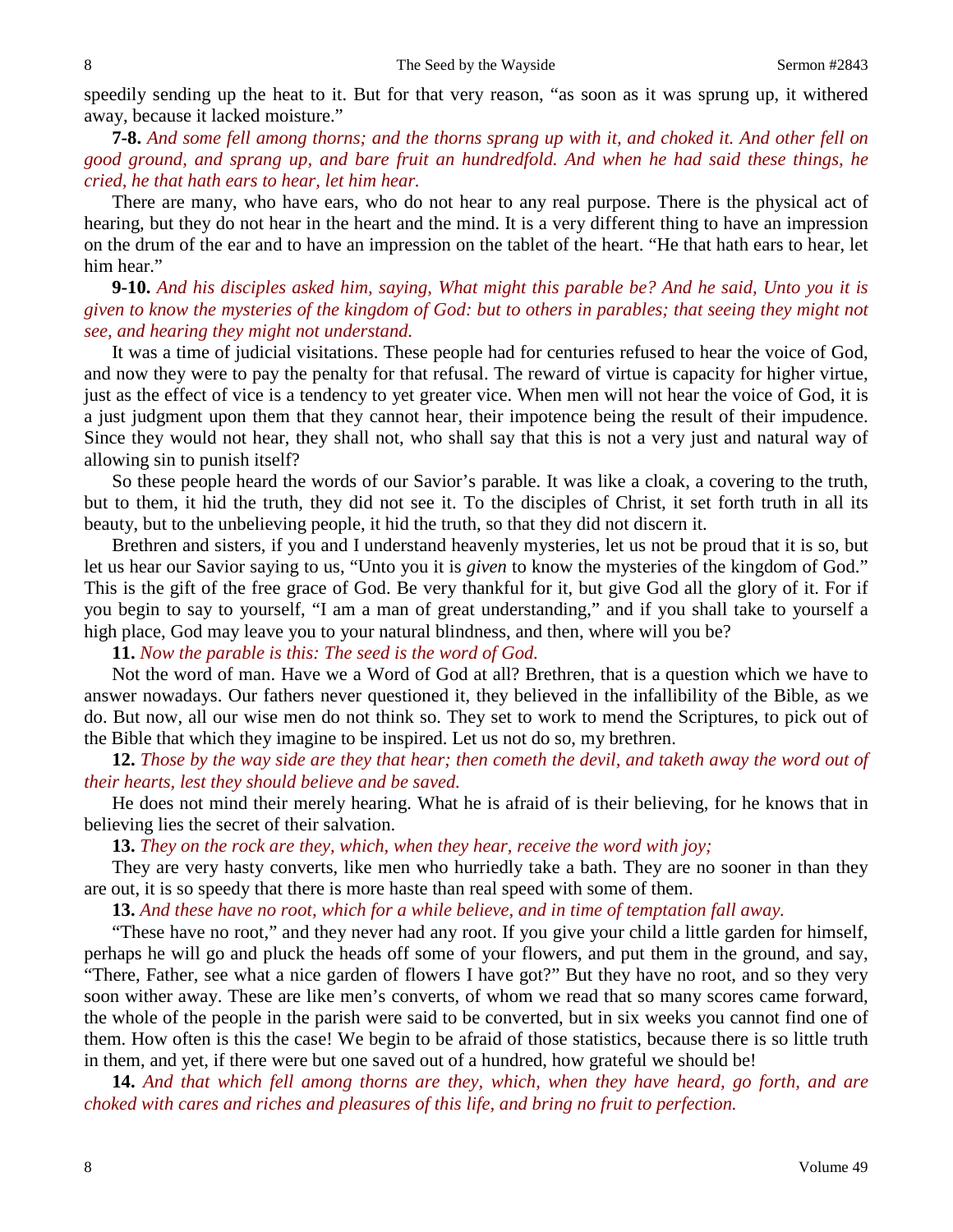How many we have of that sort! They continue somewhat longer than the others, yet they get choked after all.

**15.** *But that on the good ground are they, which in an honest and good heart, having heard the word, keep it, and bring forth fruit with patience.*

Or "with perseverance, with continuance." "He that endureth to the end, the same shall be saved." He is not converted at all who is not converted eternally. The work of man is temporary, the work of God is everlasting.

**16.** *No man, when he hath lighted a candle, covereth it with a vessel, or putteth it under a bed; but setteth it on a candlestick, that they which enter in may see the light.*

A candlestick, or lamp stand. True religion and true doctrine are not intended to be concealed, they are meant to be seen, and if any of you are hiding these blessed things away, I pray you to do so no longer. Bring out your candle, and put it on the candlestick, that they which enter in may see the light.

**17.** *For nothing is secret, that shall not be made manifest; neither any thing hid, that shall not be known and come abroad.*

You cannot conceal anything from the eye of God, so do not try to do so. You are like bees in a glass hive, watched while you are working, and your every movement observed. God can read the secret emotions of our hidden nature. "All things are naked and opened unto the eyes of him with whom we have to do."

#### **18.** *Take heed therefore how ye hear:*

You think, and think very properly, that we ought to take heed how we preach. Yes, that is true, but you must take heed how you hear. There are a great many criticisms upon preaching, will you kindly make a few criticisms upon your own hearing? I like what a woman said to me some time ago, about a certain preacher. She said, "I heard him well last Sunday." Ay, that is the thing, she did not tell me how he preached, she told me how she heard, and that is the main point. Good hearers will make good preachers, in due time, I do not doubt. God grant that we may be all good hearers! "Take heed therefore how ye hear:"

**18.** *For whosoever hath, to him shall be given; and whosoever hath not, from him shall be taken even that which he seemeth to have.*

Preaching will enrich you or impoverish you according to how you hear. There are some hearers, who have nothing, and the preacher gives them nothing. Hens like to lay where there is a nest-egg, and preachers of the Gospel like to preach to hearers who have received some truth and want more. Where there is some love to God, and love to souls, there more will come. May all of you be among those who have, to whom more shall be given!

But the Gospel is also "a savor of death unto death" to some who hear it. It takes away from some men what they never had. You call that a paradox, so it is, but it is true. They think they have it, but the Gospel reveals to them their mistake, and so it takes from them that which they seem to have.

**19.** *Then came to him his mother and his brethren, and could not come at him for the press.*

I think that His mother and His brethren were under the delusion that He was mad, and they came to seize Him, to restrain Him, so little did even they understand Him

**20-21.** *And it was told him by certain which said, Thy mother and thy brethren stand without, desiring to see thee. And he answered and said unto them, My mother and my brethren are these which hear the word of God, and do it.*

The spiritual relationship overtops the natural. But what a sweet and condescending word this is. Dear brothers and sisters, do you hear the Word of God, and do it? If so, Christ is at home with you. Christ calls you, "Mother." He knows that you will take care of His cause. He calls you, "Brother." He has deep sympathy with you. O blessed One, You who calls us mother and brother, how we welcome those loving and familiar titles!